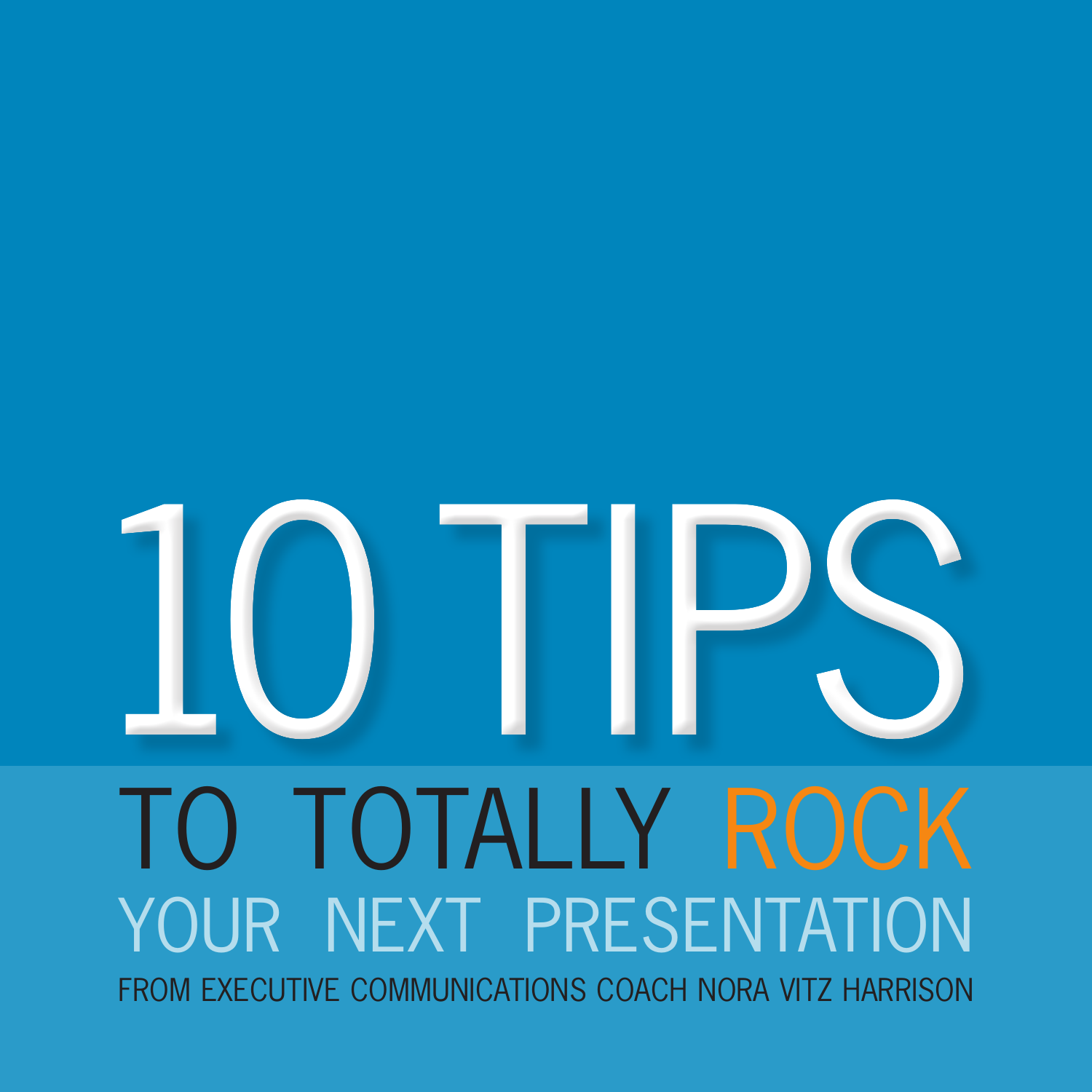I don't know how Nora does it, but ever since she started coaching I don't know how Nora does it,<br>but ever since she started coaching<br>our event speakers, they have been rocking the house.

— Debbie Hibbard Guide Dogs for the Blind Guide D

**10 Tips to Totally Rock Your Next Presentation** from Executive Communications Coach Nora Vitz Harrison © 2017 Nora Vitz Harrison. Three60 Communications. All rights reserved. **www.Three60Com.com**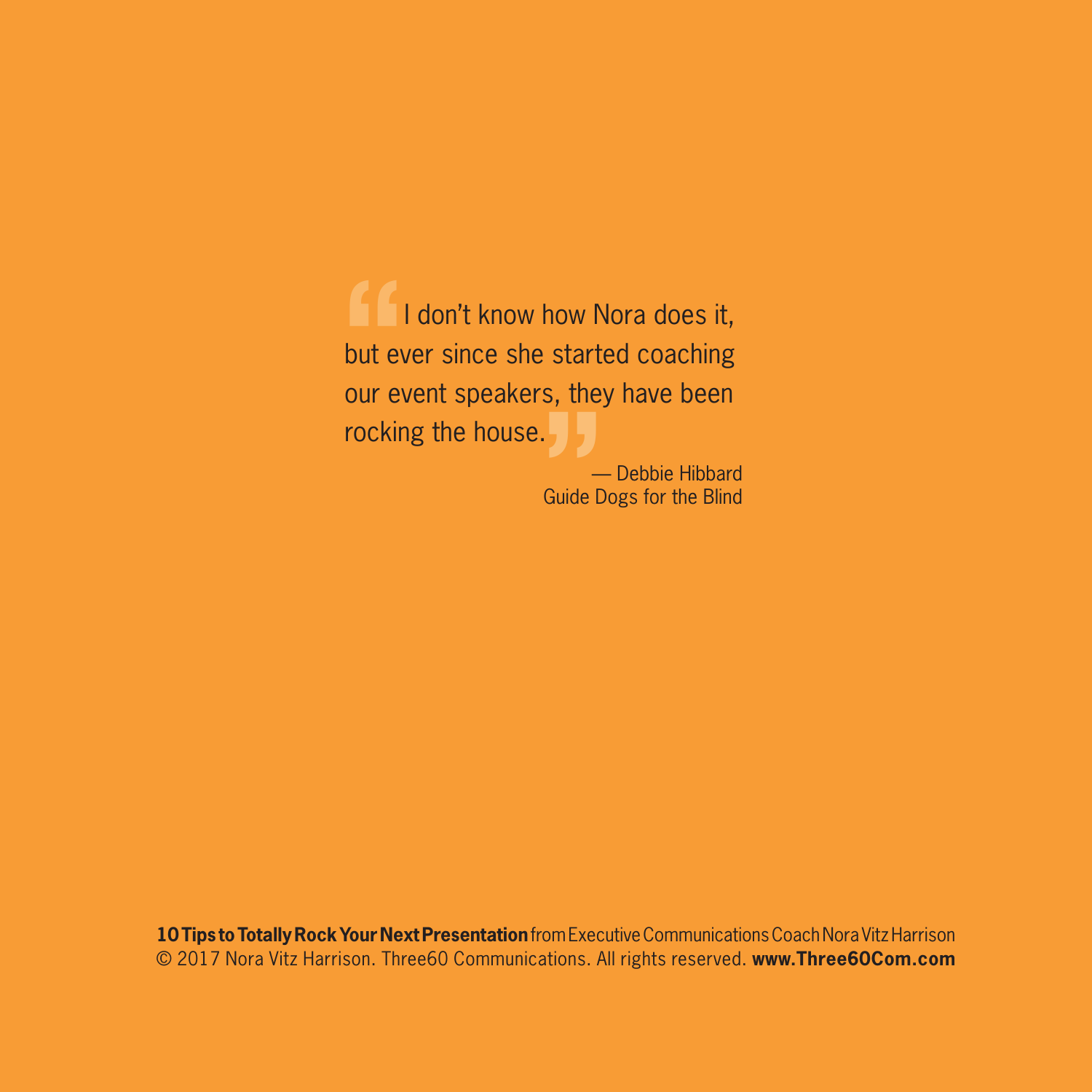# 10 TIPS TO TOTALLY ROCK YOUR NEXT PRESENTATION

# **1. BE SUCCINCT.**

#### **Can your audience summarize your message in one sentence?**



If not, simplify it. Boil down your message to its elegant essence. Like a savory soup, you simmer out the excess water (words) so what remains is tasty and memorable. I often give my clients an assignment to communicate their vision — what drives them — in a five-minute presentation. One client lamented: "Five minutes? How can I say all I want to say?" I encouraged him to edit his script. He whittled away the unnecessary words, and his presentation became powerful and memorable. People followed him out of the room to

ask questions. He proved the point: Always leave your audience wanting more.

# **2. BE VISUAL.**

#### **Is PowerPoint the best choice?**



Most presenters automatically turn to PowerPoint. Stop. Is Power-Point the best means to support your presentation? Think creatively. Can you use props? Costumes? Lighting? It doesn't have to be elaborate. Simple is good. One client who encouraged her audience to "be the spark, be a mentor," started her presentation by lighting a match. If you use PowerPoint, use it in a way that capitalizes on its strengths. Project strong images with minimal words. You want your audience looking at you, not reading your slides.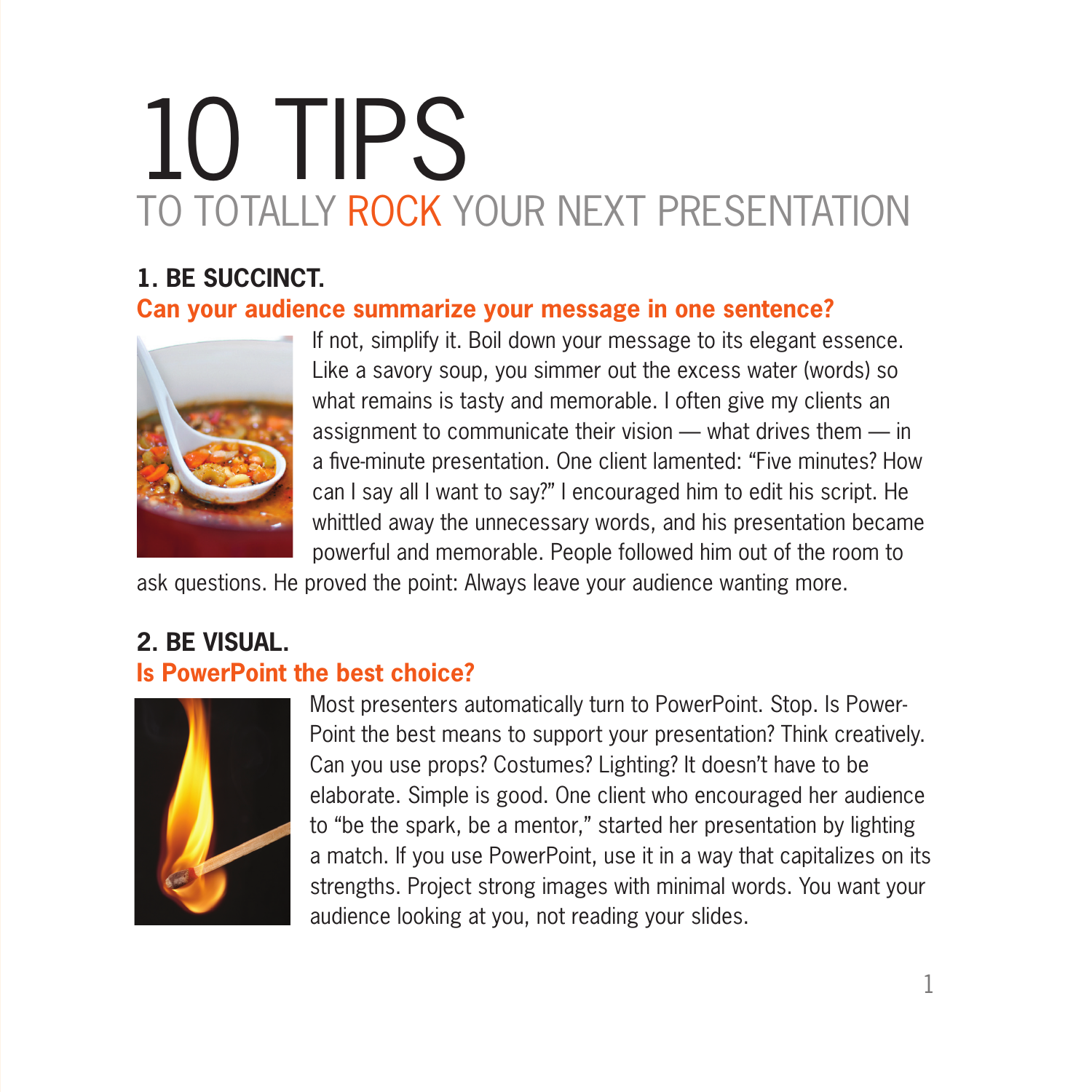#### **3. BE A STAR.**

#### **How would Denzel Washington deliver your presentation?**



Okay, you don't have to give an Oscar-winning performance, but use the tools of the dramatic arts. Watch Denzel give an empowering speech to his football team in the movie *Remember the Titans*. He pauses. He speeds up. He gets loud. He whispers. He looks at each player. He gestures appropriately. He has his audience mesmerized (without PowerPoint, I might add). He does it all with his voice and his body. And you can bet he rehearses – a lot.

### **4. BE UNEXPECTED. How will you get your audience's attention?**



Think hard about the first words of your presentation. "My name is … and my vision is …." How boring. Here's how another presenter introduced a presentation defining his vision: "When I was 10 years old I was caught in the cross-fire of the Nicaragua revolution. I was shot during a skirmish between rebels and border guards. My name is …. War is not the way to solve problems." Of course his audience was enthralled. Few of us have such a dramatic story to capture an audience, but we can be unexpected. Another presenter wanted her audience to know that, even though she was an accountant,

numbers were not just digits to her. She saw the colors behind the numbers. As she said "colors," she took off her black trench coat to reveal a wildly colored dress.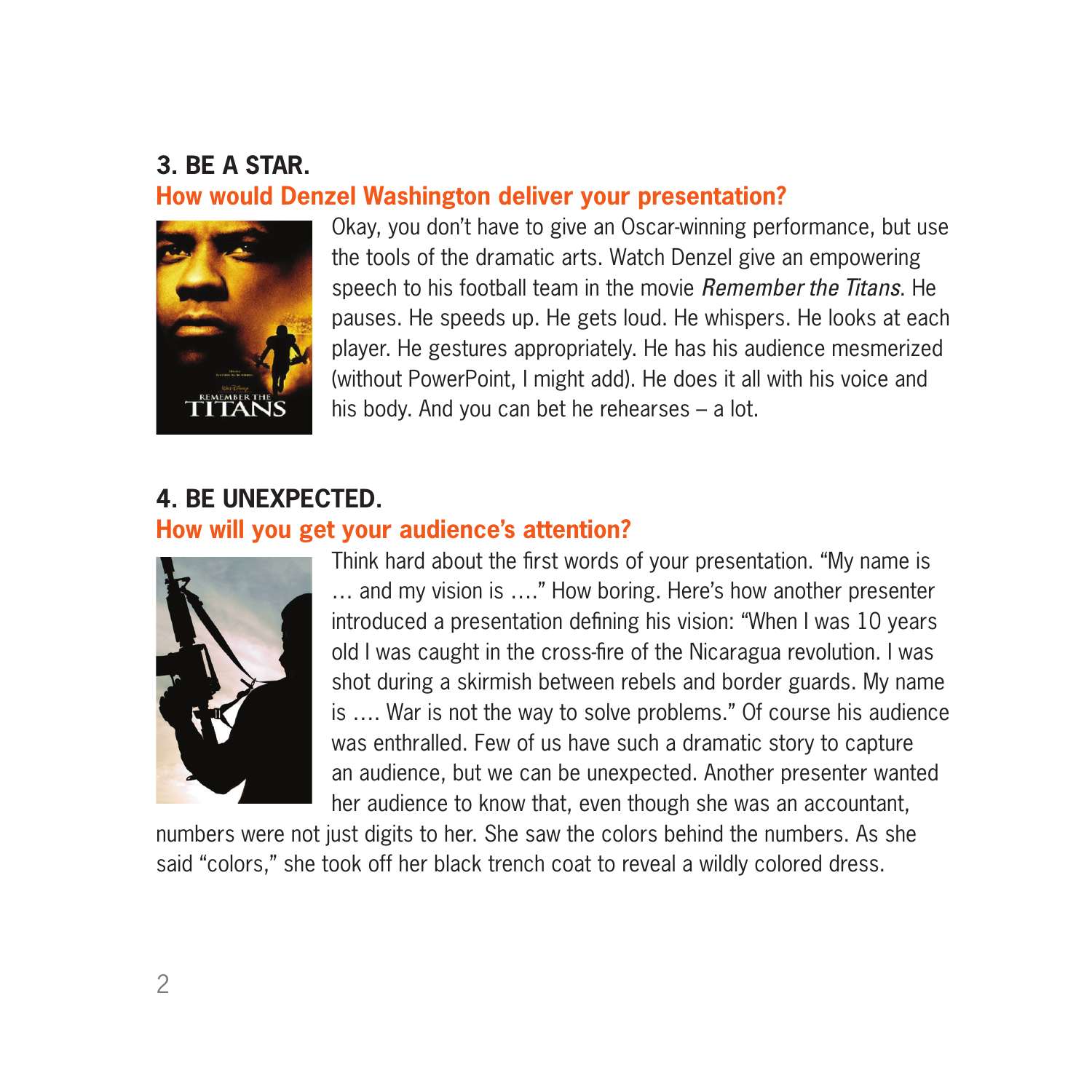#### **5. BE SPECIFIC. How can you help your audience visualize your ideas?**



One presenter wanted to make the point that it takes time to see the results from marketing. During his practice with me he compared his work to planting seeds. "How can you make that more specific and personal?" I asked. He thought a moment. Then he told me about his young daughter. She planted a lima bean and rushed out the next morning expecting to see a full bush. It was a small change, but the more specific example made a big difference. Another presenter was using a football analogy to define teamwork. Instead of being

generic and saying "a quarterback relies on his offensive line," she changed it to: "Without his offensive line, Drew Brees [quarterback for the Saints] would be running for his life." If she had been giving her presentation in Indianapolis, she could have changed the quarterback to Andrew Luck.

#### **6. BE PERSONAL.**



#### **How can you make your audience care?**

Tap into their emotions. You don't have to bare your soul (unless you want to). Just take it down to the individual level. If you can relate your message to how it affects one person, you have a better chance of moving your audience into action. People have to care before they act. Make them care. World Vision doesn't try to convince you to save the millions of children worldwide who need food, shelter and education. They ask you to make a difference for just one child by committing \$39 each month. It's much easier for

us to get our heads (and hearts) around one child who needs us.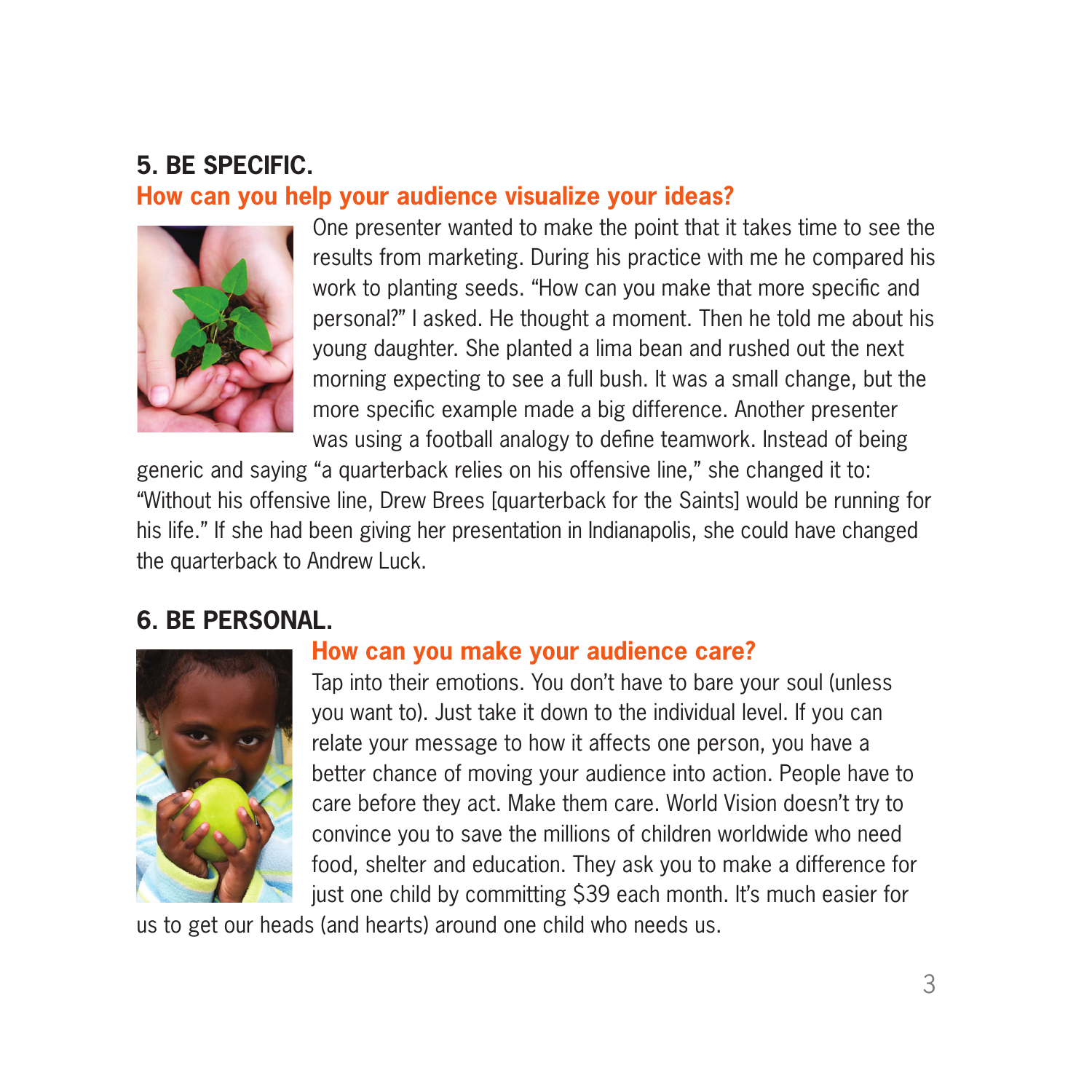# **7. BE YOUR BEST YOU.**

#### **How will your audience perceive you?**



Command the front of the room with your presence. Stand tall. Move with purpose. According to an oft-quoted communications study (Albert Mehrabian, 1967), a lot of communication is nonverbal – including what you wear. Folks, this is the easy stuff. Make sure your shirt is ironed. Pull your hair back so we can see your face. Wear appropriate clothes ("appropriate" is different for every

corporate culture, so I never say "Wear a suit"). For your best cues, look at senior management in your organization. What do they wear? If *you* are senior management, are you setting the right example? I love to use video recordings to help my clients really see what they look like. The changes can be dramatic. After viewing his video, one client lost 20 pounds. Another ditched her college-girl look for a more professional hairstyle and dress.

# **8. BE STUDIOUS.**

#### **What other resources will help you learn?**



I gratefully acknowledge the books and videos that have helped me develop my skills. I recommend *Made to Stick* by Chip Heath and Dan Heath, *Presentation Zen* by Garr Reynolds, *Visionology* by Karen Warner, *Presence* by Amy Cuddy, and *Body Language*, a DVD from the History Channel. People are resources, too. Watch good presenters and ask yourself, "What are they doing that would work for me?" Steve Jobs was always a favorite for me. Fortunately, his presentations are captured forever in videos that you can view online.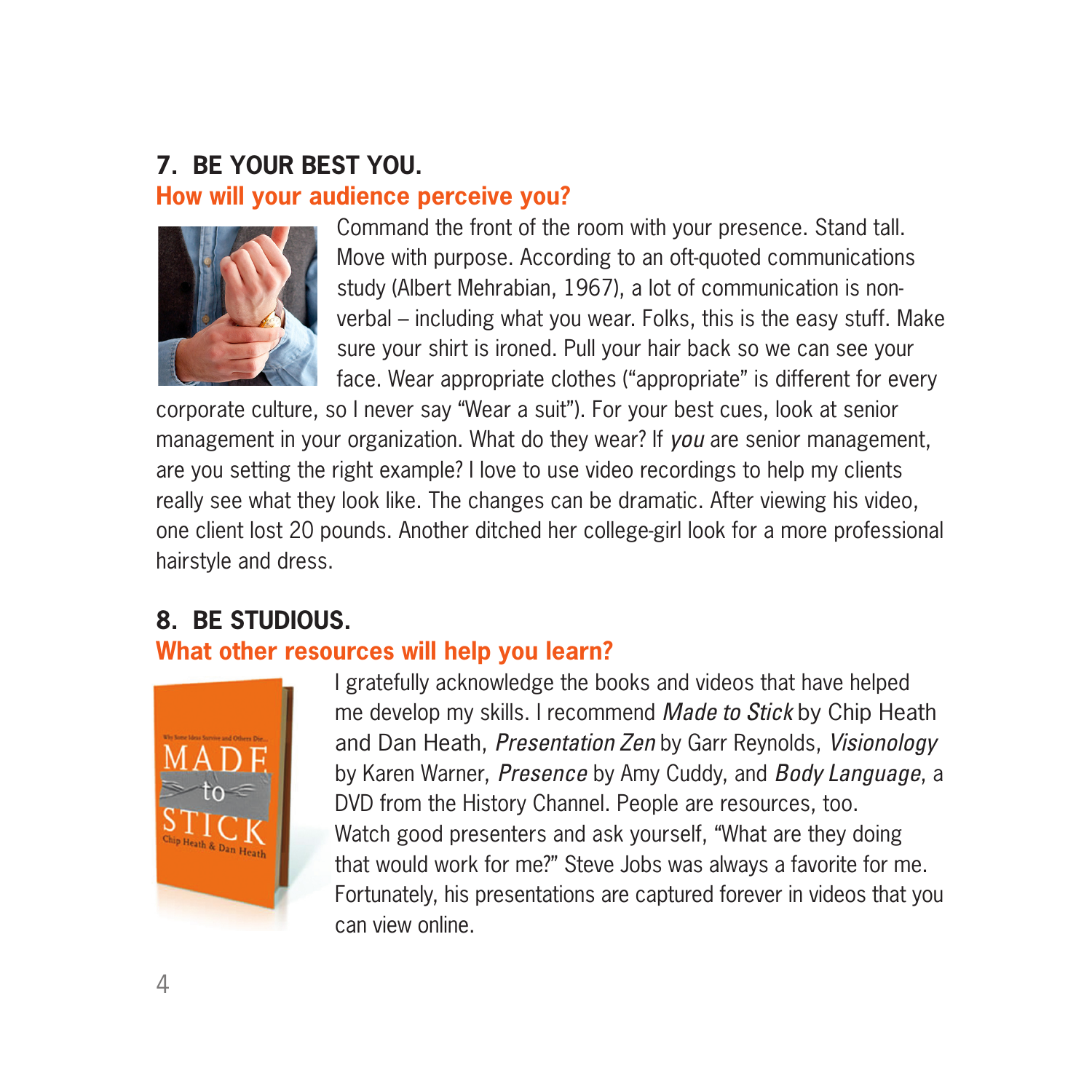# **9. BE A STORYTELLER.**

#### **What stories bring your message to life?**



Read back over this list. I included a simple example or story for each tip. We remember presenters who tell stories – even more than the presenters who are skilled in the mechanics of presenting (body language, vocal quality, eye contact). As a volunteer for Guide Dogs for the Blind, I often talk to potential donors about why they should support Guide Dogs. I could rattle off the statistics about how many dogs are trained each year, how many blind people are served, and how much a blind person pays for a guide dog (nothing). But

instead, I tell a simple story about Saffron, the first guide dog puppy I raised for the organization. I tell them about the day that "my" puppy (now fully grown and fully trained) pulled her blind partner out of the way of a speeding car. The car missed them by inches. Saffron saved her life. Tell stories.

### **10. BE PASSIONATE.**

#### **If you don't care about your presentation, why should we?**



Communicate with energy and passion. Make us laugh or make us cry. But for goodness sakes, don't put us to sleep. Make us care as much as you do. And have fun.